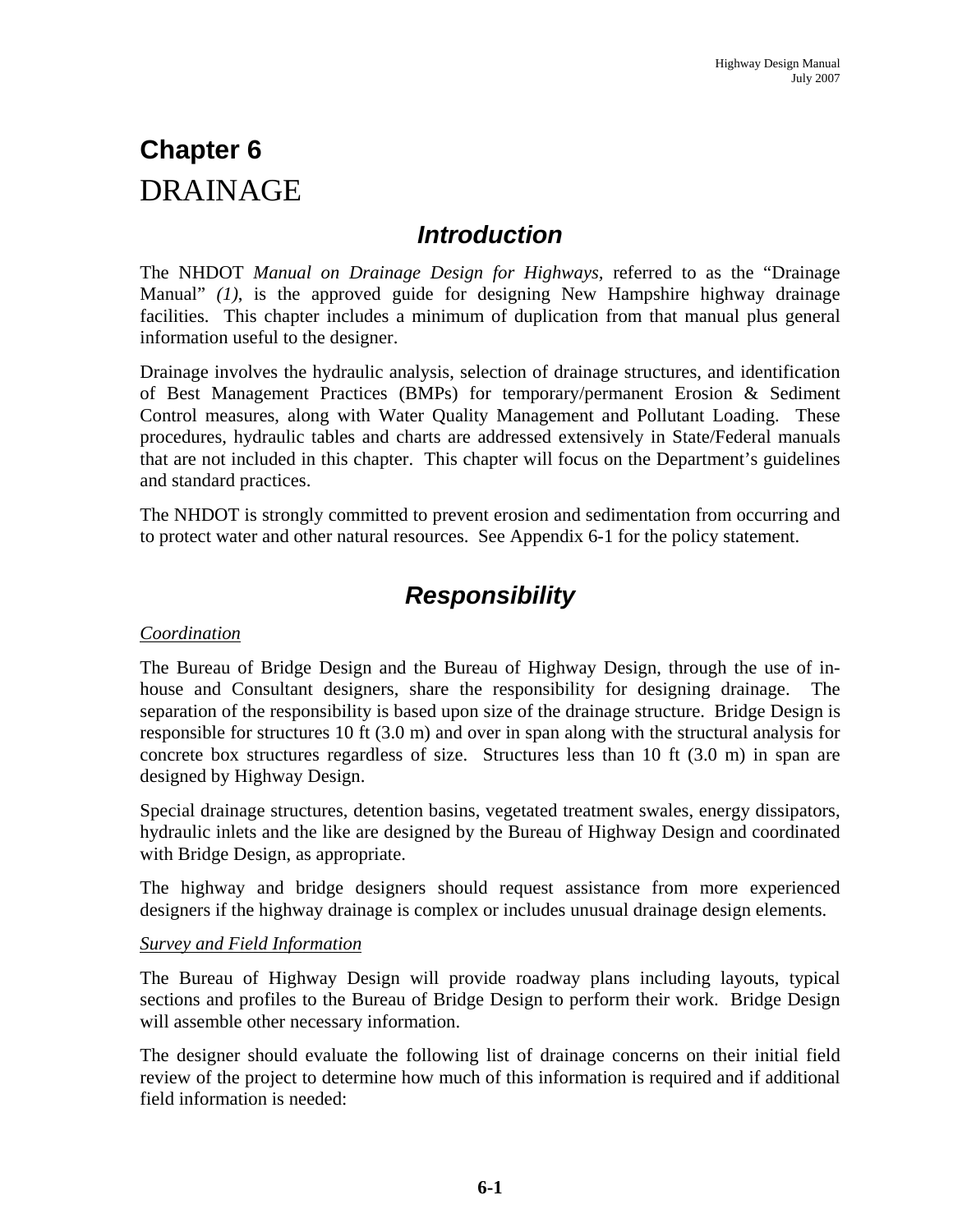- Drainage area(s) / type(s) of ground cover;
- Condition of existing closed drainage system;
- Water mark elevations at existing drainage structures;
- Description of culvert structure condition, type, and diameter;
- Description of channels upstream  $\&$  downstream of structures including condition, bottom/sideslope characteristics, profile, typical section, and water marks and/or depth of water if encountered;
- Review existing contours to determine drainage flow paths and erosion areas;
- Identify seasonal flooded areas, wetlands, and excessive ground water (i.e. seeping backslopes/spring eruptions);
- Identify existing underground utilities;
- Identify septic systems and wells; and,
- Check with Maintenance District(s) for history of drainage problems in the area.

Flood information, flood plain maps, photogrammetry, aerial photography, USGS topographic maps, storms of record and old project plans are usually on file in either Highway Design (Records Section and Hydraulics Section), Bridge Design or in Planning and Community Assistance for mapping and graphics. County soils maps are also available in the Bureau of Environment that may be used in the hydrologic analysis of watershed areas.

#### *Permits*

The New Hampshire Wetlands Bureau (NHWB) - Wetlands Permits are required for all work affecting and/or within their jurisdictional areas adjacent to or within natural watercourses and wetlands. Early in the design process, the Bureau of Environment will make that permit determination on a project-by-project basis. For application procedures, the Designer should refer to the Department's *Permit Process Manual for NH Wetlands Bureau Permits (2)* and coordinate with the Bureau of Environment for guidance, review and distribution. The permit application process should begin immediately after the Slope and Drain plan stage. Permit applications for larger projects are processed with the Environmental Impact Statement (EIS) or the Environmental Assessment (EA) and may be granted before, or at the time of, the Public Hearing.

U.S. Army Corps of Engineers (ACOE) Permits are required for all work affecting natural watercourses and wetlands. Implemented June 1, 1992, the ACOE has issued to the State of New Hampshire a State Program General Permit (SPGP). Under this program, the ACOE grants the NHWB permission to act on their behalf for certain projects, with a follow-up concurrence notice from the ACOE. The ACOE, however, retains the right to require a project to go through their Individual Permit process. This decision is usually determined through the Bureau of Environment's Natural Resource Agencies (monthly) Coordination Meeting.

If an ACOE Individual Permit is required, coordination with the Bureau of Environment is necessary to develop the application. Both applications  $(ACOE & NHWB)$  are processed at the same time. To eliminate the duplication of effort, plans from the Individual Permit Application may be used in the NHWB Permit application. The Bureau of Environment will process all permits and applications in coordination with the Bureau that initiated the request.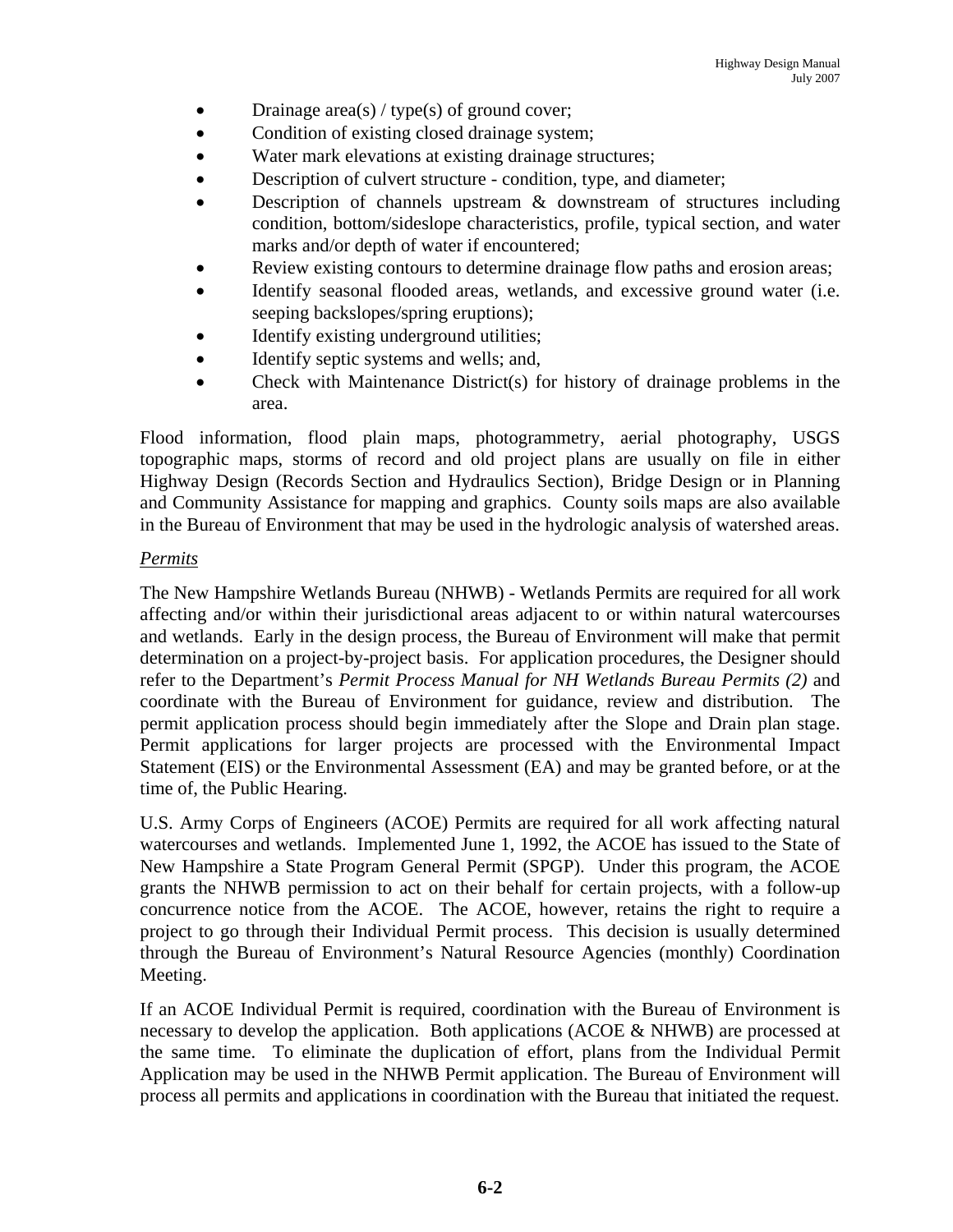The Individual Permit Application must be submitted early to the Bureau of Environment to provide sufficient review time prior to distribution. The time to obtain an ACOE Individual Permit ranges from 3 months to 1 year depending on the type of wetland impacts on the project and the complexity of the project. The Bureau of Environment can provide an estimated time frame to receive the Permit.

Since October 1, 1992, the NHDOT has been required to obtain the Environmental Protection Agency's (EPA) National Pollutant Discharge Elimination System (NPDES) Permit, with the Department of Environmental Services having NPDES delegated authority. The NPDES Permit regulates storm water discharges in an effort to control and reduce nonpoint source pollution. Under this permit program, projects with an area of disturbance greater than 5 acres (2.02 hectares) or more were required to obtain this NPDES permit. The disturbance area is determined by the overall project limits. On July 1, 2003, the EPA reissued the NPDES Storm Water Construction General Permit (CGP) for Storm Water Discharge. The reissued CGP now covers construction sites one acre (0.405 hectares) or more in size. The permit contains conditions to protect endangered species and historic properties, and requires the development and implementation of a Storm Water Pollution Prevention Plan (SWPPP). The EPA's regulations require that the Contractor (with control of the day to day operations on the construction site) secure this permit. If the project falls under the above criteria, a "Special Attention" will be included in the contract Proposal alerting the Contractor that the NPDES permit is required. This Special Attention advises of the Contractor's responsibilities to implement the Best Management Practices to control pollutants for those storm water discharges.

The Department's lead designer will assist the Contractor in the application process for the Permit by providing information from the design phase. An Informational Sheet that provides this data will be included with the Special Attention. The Specifications Engineer can provide details of the Informational Sheet and Guidelines.

### *Guidelines and Procedures*

These guidelines and procedures include Storm Frequency for Design; Runoff Computations; Designs of Culverts, Storm Sewers, Ditches, Slope Drainage and Underdrains; and, Stormwater Management, Erosion & Sediment Control and Water Quality/ Pollutant Loading issues.

In addition to the guidelines describing elements of drainage design, the designer should be aware of the following general concerns:

- Drainage items, on the average, can account for 20 to 30 percent of the cost of highway construction (which includes stormwater management and protective measures).
- Inadequate drainage design can cause premature failure of the road, damage to property, environmental impacts, injuries, and possible litigation. Proper attention to the control of stormwater at outlets is critical.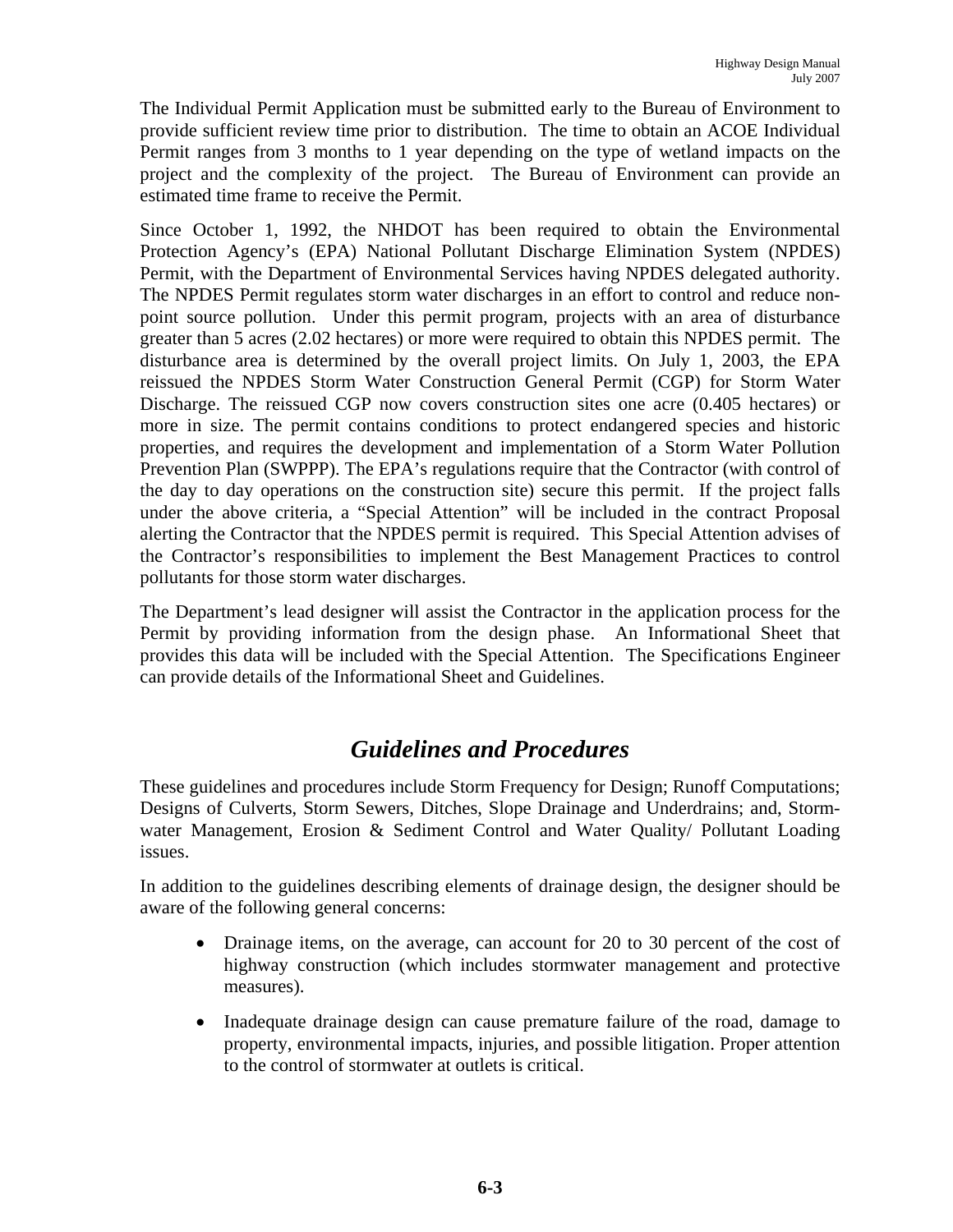- Erosion control and runoff pollutant removal is a major factor in determining the success of a design.
- Water rights are often the subject of legal disputes. Natural streams should be preserved and not diverted. In addition, downstream effects of all outlets must be evaluated.
- Coordination with appropriate agencies is mandatory including, but not necessarily limited to:
	- U.S. Army Corps of Engineers
	- New Hampshire Department of Environmental Services
	- New Hampshire Wetlands Bureau
	- New Hampshire Fish & Game Department (NHF&G)
- The designer is responsible for the drainage design. Use the Drainage Manual as the approved reference.
- Maintenance concerns

# *Runoff Computations*

Procedures for developing runoff computations and design storm frequencies are explained in the Drainage Manual.

#### *Storm Design Frequency*

The frequency of the design year storm has no relationship to the design year of the highway improvement. The design year development of the watershed area will be considered in the runoff computations.

Rainfall is classified by probability of occurrence, commonly called 2, 10, 25, 50, or 100 year frequency storms. A 100-year storm has 1:100 probability, or a 1 percent chance of occurring in any particular year. A 50-year storm has a 2 percent chance of occurring in any particular year. Hence, a 25, 10, or 2-year storm has a 4 percent, 10 percent, or 50 percent chance, respectively, of occurring in any particular year. This designation is to classify heavy rainfall events, but it does not mean a 100-year storm will occur only once, or if at all, in 100 years.

The intensity of a storm is measured in in/hr (mm/hr). The intensity of a 50-year storm will be greater than the intensity of a 10-year storm in the same location. The intensity of a storm will vary with its duration, other factors being similar. The average rate of rainfall for a storm 10 minutes long will be greater than the average rate of rainfall for a storm 1 hour long of the same frequency.

Conceptual drainage design must be performed during the preliminary (Pre-Public Hearing) design stage. Design frequency criteria affects the size of culverts and, along with the required minimum cover, may affect the roadway profile. Design Frequency is therefore an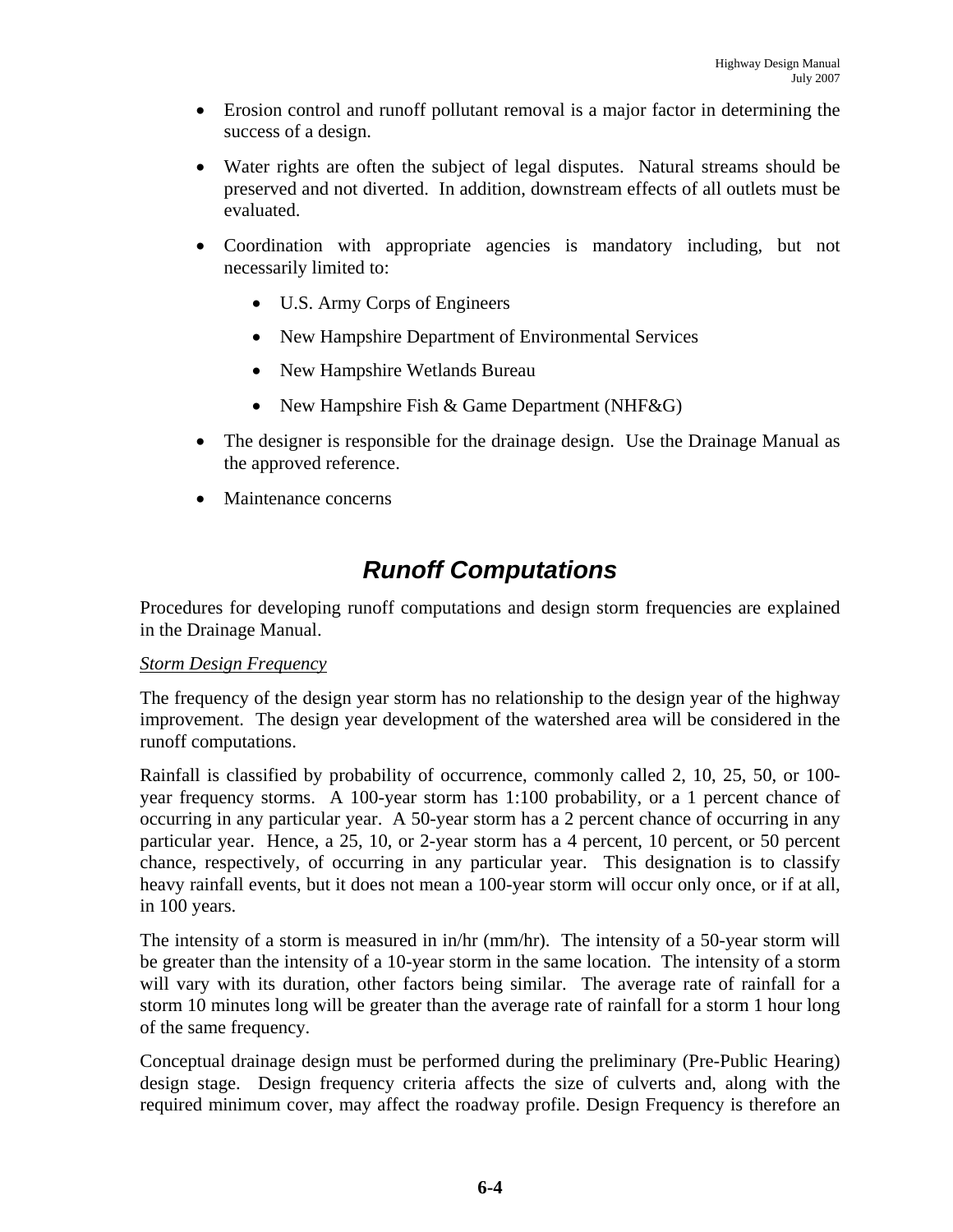important control. Provisions for stormwater runoff treatment areas (e.g., vegetated treatment swales, sedimentation/ detention basins, gravel wetlands, infiltration trenches/ basins) must also be considered in the preliminary design stage. This may require an initial analysis of existing soil type and groundwater conditions to determine the feasibility of BMP types in assessing water quality and pollutant loading issues. The Engineering Report should mention where drainage is a control factor. Final design of projects requires documentation for all culverts. Computation methods are shown in the Drainage Manual.

#### *Detention Basins for Peak Flow Control*

There are conditions when it is desirable to detain the runoff before it enters a culvert, storm sewer or stream. One of the most common controls requires that post-development peak flows do not exceed pre-development flows for one or more design storm frequencies. The detention basin is the most widely used measure for controlling peak discharge. A detention basin is sometimes used to store stormwater runoff until the outlet pipe can release it, or until the receiving watercourse can accommodate it, similar to a flood control dam.

One reason to consider using a detention basin is to limit the rate and volume of water released downstream. This provides a side benefit of reducing the size of the downstream pipes and structures. As an example, a safe headwater upstream from a highway may dictate the use of a 36 in (900 mm) diameter pipe. However, a detention basin could provide temporary storage until a 12 in (300 mm) pipe will empty the basin after the storm.

Detention basins should be fully drained within 24 to 40 hours after the storm. If they are in urban areas or could be classified as an attractive nuisance or safety concern, they should be enclosed with a fence or be designed as an underground system.

Other considerations include the cost of the land and effect on the environment. Thorough studies must be made of the comparative costs. In some cases, alternate drainage designs with variations can achieve the storage requirements with less cost and environmental impact.

All hydraulic characteristics of the system should be considered. The basic tools for the design of a detention pond are the Inflow Hydrograph (unit-hydrograph; the watershed rainfall-surface runoff relationship plot that indicates "Discharge versus Time"), the pond Stage-Discharge and Stage-Storage relationship. These three components are necessary to establish the pond storm containment and rate of desirable outflow (Inflow-Storage = Release Rate). The Soil Conservation Service (SCS) "Technical Release 20, Computer Program for Project Formulation, Hydrology" (TR-20) is a computer program that computes direct runoff from a rainstorm, generates flood hydrographs from surface runoff, and routes flow through channel reaches and reservoirs. TR-55, "Urban Hydrology for Small Watersheds"*(6)* is another model developed by the SCS that provides simplified procedures for estimating runoff in small watersheds. These are the preferred methods to be used to design a detention basin for a 24-hour storm event. In selecting the appropriate procedure, consider the scope and complexity of the problem, the available data, and the acceptable precision.

Detention basins are typically designed with a principal and emergency spillway. The principal spillway is designed to pass the (pre-development) peak rate of runoff from a minimum 10-yr design storm frequency. Drawdown orifices are provided to pass the (pre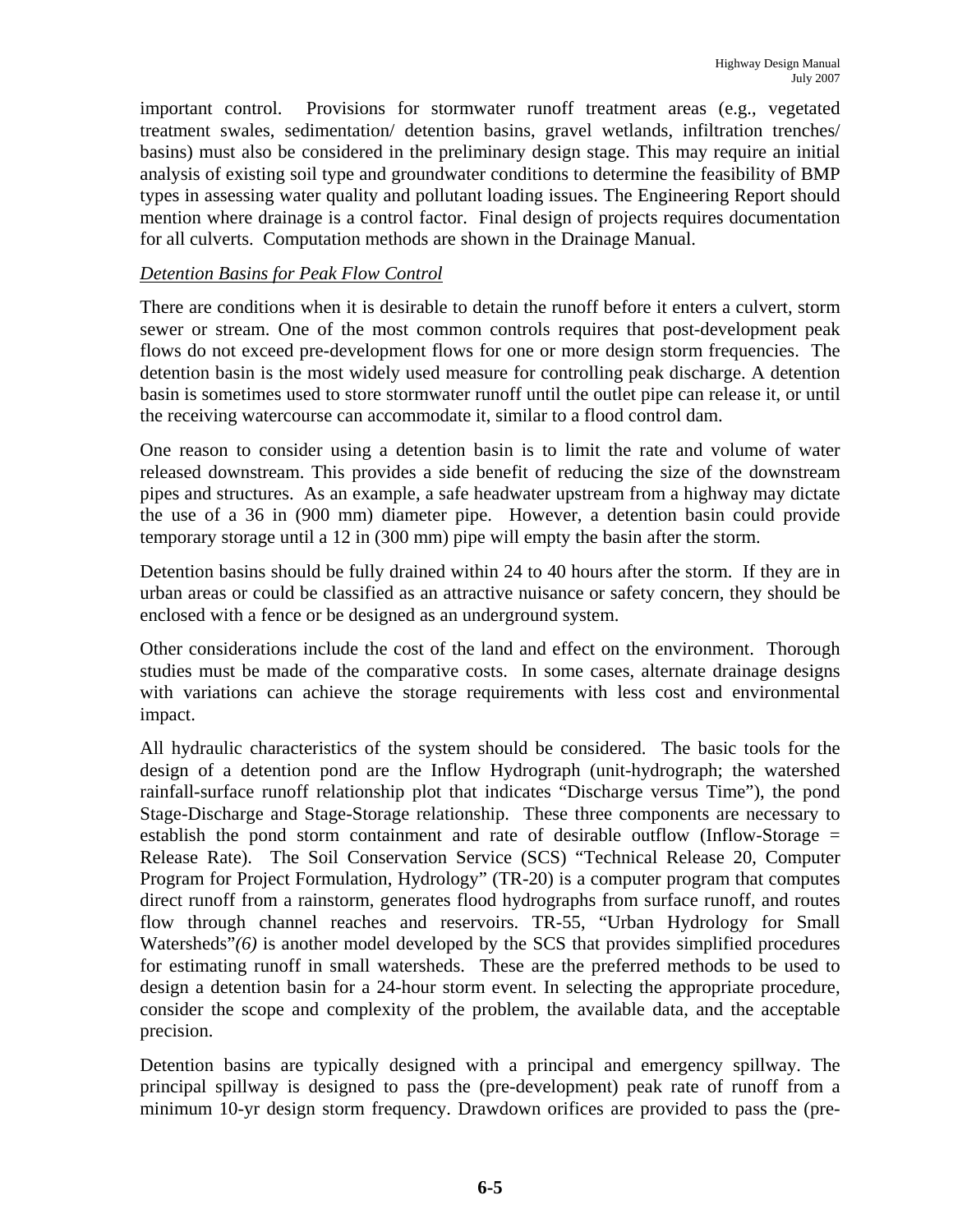development) peak rate of runoff from the 2-yr design storm. The emergency spillway is designed to pass the 50-yr design storm with a 1 ft (0.3 m) minimum freeboard. Detention basins should also be evaluated for the 100-yr design storm in sensitive areas (where significant impacts to downstream properties could occur in the event of flooding or breaching of the system) and in areas within, and adjacent to, a regulatory floodway/ floodplain.

Sedimentation basins may also be considered for design. The purpose of sedimentation basins is to collect sediment or other waterborne pollutants. They are intended for temporary use during construction, but should be designed using the same criteria as for detention basins.

### *Storm Sewers*

#### *Control of Flow*

Within urban areas, storm-water runoff collected in the roadway normally will be controlled with curb and gutter sections and will discharge through a storm sewer system.

Urban-area drainage systems should limit the water ponding along the curb line and behind the curbs to amounts that will minimize interference with traffic or damage to property. This is accomplished by placing catch basins, or drop inlets immediately upgrade of major driveways, at low points, and at intervals determined by gutter flow and (grate) inlet capacity. Care must be exercised to provide adequate grate capacity, as urban areas tend to have relatively high amounts of impervious surfaces and short runoff times.

Minimum pipe sizes to be used for various conditions are given in the Drainage Manual. The designer should check with the municipality (if appropriate) for storm frequency, minimum pipe size and strength requirements if the maintenance responsibility is not to be assumed by the NHDOT.

#### *Runoff Discharge Tabulation*

Orderly tabulation of the runoff discharge computation is essential to facilitate the storm sewer design. Sample worksheet forms are provided in the Drainage Manual.

#### *Sizing Storm Sewers*

Refer to the charts from the Drainage Manual, after tabulating the discharges, to determine the pipe size necessary. Storm sewer line gradients should be generally similar to the roadway grade. The same size pipe will run until the cumulative discharge approaches the pipe capacity during the design year storm. When an abrupt reduction in gradient is encountered, an increase of more than one pipe size may be required. Never reduce the pipe size when an abrupt increase in gradient is encountered.

The hydraulic gradient is the line of elevations to which the water would rise in successive piezometer tubes along a storm-sewer run. Differences in elevations for the water surfaces in the successive tubes represent the friction loss for that length of storm sewer. The friction slope is the slope of the line between the water surfaces.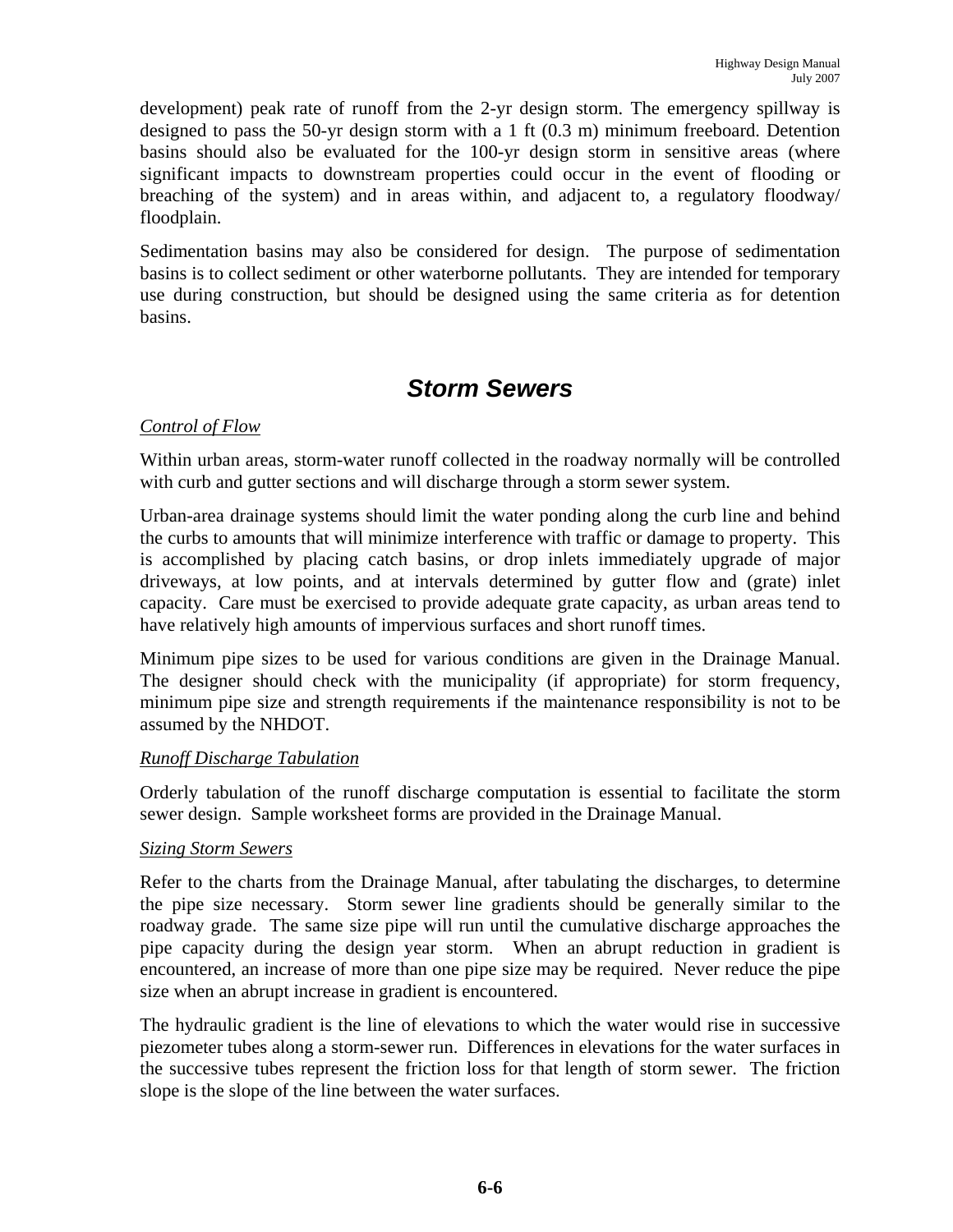The storm sewer run will not be under pressure if it is placed on a calculated friction slope corresponding to a certain quantity of water, cross section, and the pipe's roughness factor. The resultant hydraulic gradient will be parallel to and at an elevation equal to or lower than the top of the pipe. This is the desirable condition. Small head losses at inlets and manholes may be disregarded if the structures are properly designed.

There may be reason to place the storm sewer run on a slope less than friction slope. In that case, the hydraulic gradient would be steeper than the slope of the storm-sewer run. Depending on the elevation of the hydraulic gradient at the downstream end of the run, it is possible to have the hydraulic gradient rise above the top of the pipe, creating pressure on the storm sewer system until the hydraulic gradient at some point upstream is once again at or below the top of the pipe.

A hydraulic grade line is the actual water surface elevation within the storm sewer system for a given design year storm.

The following design procedures will minimize the hydraulic gradient within the closed drainage system:

- Select the slope and pipe sizes so that the slope is equal to or greater than the friction slope.
- Align the top of successive pipes at changes in size (rather than inverts being aligned).
- Design the outlet above the surface of the water at the point of discharge.

In cases where a pipe discharges against a head or when it is desired to check the storm sewer system against larger than design floods, it will be necessary to compute the hydraulic grade line of the entire storm system. Begin with the tailwater (TW) elevation at the storm sewer outfall and move upstream the length of the storm sewer. For every run, compute the friction loss and plot the elevation of the total head at each manhole and inlet.

If the hydraulic grade line elevation for the 10-year design storm is greater than  $1 \text{ ft } (0.3 \text{ m})$ below the top of any manhole or basin grate, the storm sewer system is satisfactory and provides some measure of fluctuation. If it rises above these points, surcharging (overflow) may occur through the manhole covers and basin grates. Pipe sizes or gradients should be increased to eliminate surcharging within the structures.

A hydraulic gradient must have an original base elevation above the outlet tailwater elevation.

Most drainage design manuals and drainage software describe hydraulic grade line computations.

#### *Ponding Limits on Roadway*

Water flow along the curb line should be confined to a width and depth that will not affect traffic flow. The ponding (spread) width will have a corresponding depth and the quantity of water carried will depend on the curb line profile, roughness coefficient, roadway cross slope, inlet spacing and capacity.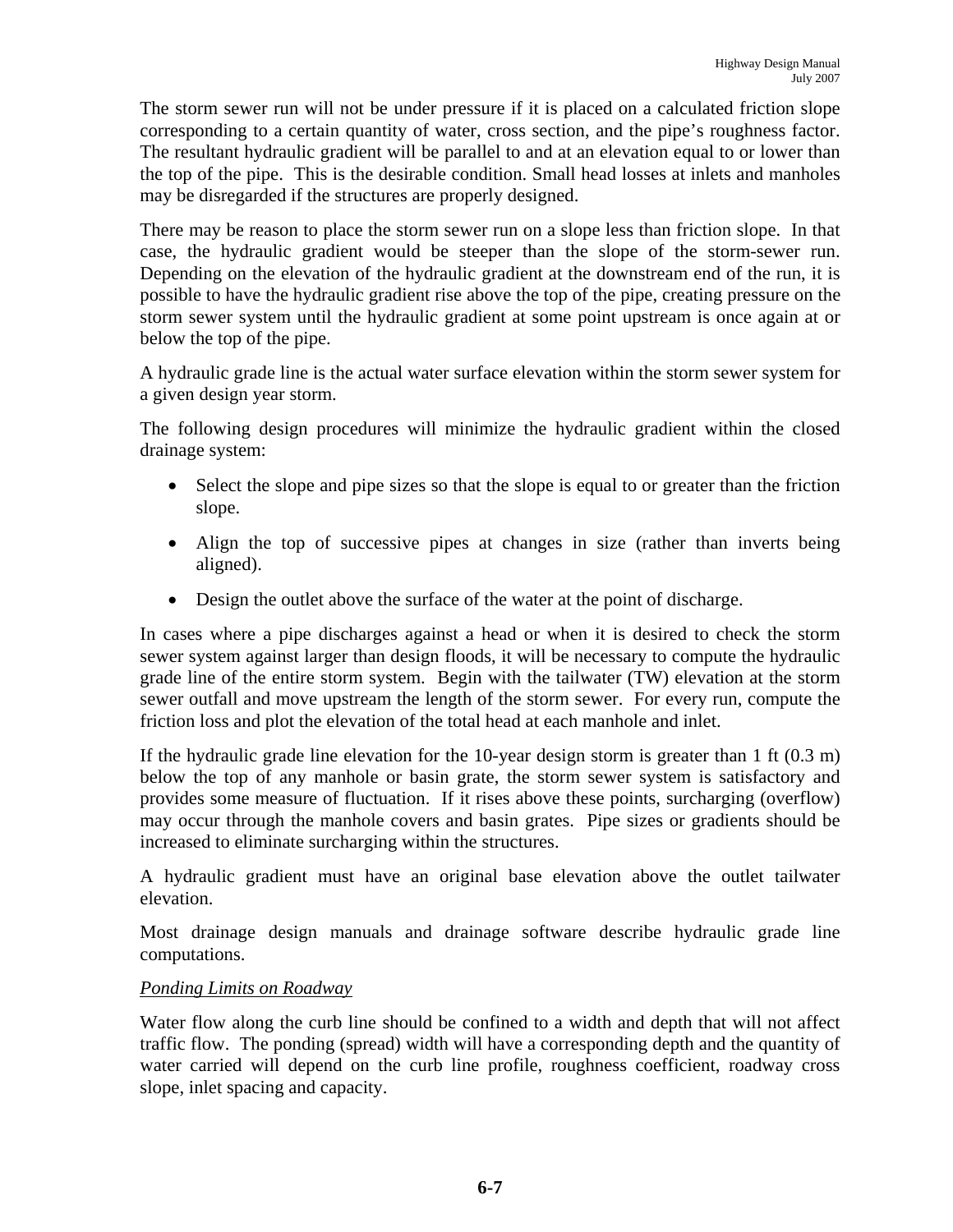Unless otherwise directed, the recommended limit of ponding is within the paved shoulders 8 ft (2.4 m) to 10 ft (3.0 m) wide. In sections with no paved shoulders or paved shoulders less than 8 ft (2.4 m) wide, ponding limits must not encroach beyond one-half the traveled way in either direction of travel.

Charts in the Drainage Manual (open channel series) are used for curb line and median capacity design. Given the restraints on ponding limits, determination can be made of the allowable accumulated runoff discharge that the curb line can accommodate. This, with the basin's grate capacity, will indicate the required spacing of inlets.

Catch basins must be placed at the low point of sag vertical curves. Although particularly important in curbed applications, these structures should also be considered on shoulders without curb to accommodate drainage resulting from "snow curb" conditions. Flanker basins should be evaluated in curbed applications to minimize ponding effects and to provide additional protection should the inlet at the sag location become clogged.

Catch basins should also be placed on curbed roadways just upslope of the "zero" section in superelevation transitions from normal crown to full bank (high side). This is to minimize sheet flow across the paved surface.

#### *Catch Basins and Drop Inlets*

Drop inlets do not have sumps and are used to pick up flow from the roadway surface with no contributing pipe inletting into the structure (commonly used for slope pipe applications). However, catch basins that do have sumps are most frequently used since the sump provides storage for sediment. The maximum pipe size entering or leaving a standard 4 ft (1.2 m) diameter catch basin, drop inlet or manhole is a 30 in (750 mm) diameter CMP or 24 in (600 mm) diameter RCP. Larger pipes will require a larger structure (refer to the Drainage Manual for sizing requirements). When designing a structure with multiple inlet pipes, or skewed pipes, consider the recommended core hole diameter for each pipe to determine the required structure size. To protect the sidewalls of a catch basin or drop inlet (not type D) from salt deterioration, the Department uses a polyethylene insert within the cone area of the structure.

Curbed, median islands greater than 6 ft (2.0 m) wide should be designed to avoid sheet flow onto the adjacent paved surface. This will require appropriate grading of the island and the placement of median catch basins designed to outlet in a suitable location.

#### *Selection of Pipe Material*

When designing closed drainage systems and culverts, the designer must specify the type of pipe material to be used. This is based upon hydraulic considerations, as well as ease of installation and cost. Plastic pipe is typically used for drainage systems parallel to the roadway, under shoulders and in ditch lines, across low volume roadways (less than 5000 ADT), and for slope drainage purposes. Reinforced concrete pipe (RCP) is typically used for all other applications. Corrugated aluminized steel pipe may be considered for use to reduce potentially high outlet velocities.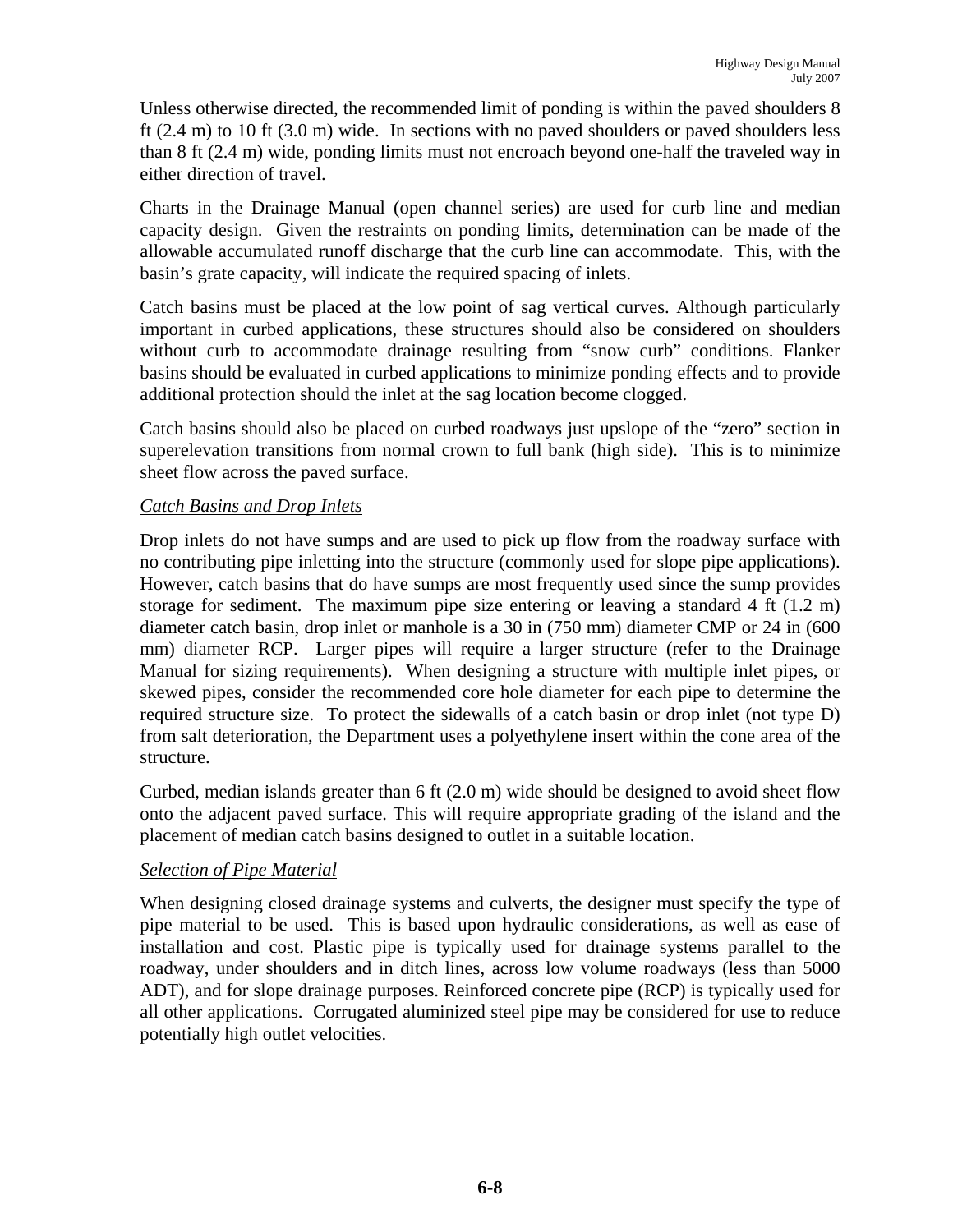#### *Underdrain*

The purpose of underdrain is to lower the ground water to provide for a more stable roadbed and side slopes. Frost heaving, seeping backslopes, and spring eruptions are three of the more obvious indications of excessive ground water. Ground water infiltration is generally not significant enough to be considered as part of the storm sewer design in terms of the additional quantity of water contributing to the drainage system. However, known spring and well locations should be identified on the plans. The Geotechnical Report provides recommendations for underdrain locations within the project. There are times, however, when water- bearing formations are not revealed until construction has begun. (See the standard plans for underdrain cover requirements). The selection of the type of pipe for underdrain is the Contractor's option, unless otherwise directed. Underdrain flushing basins should be utilized for maintenance purposes where the underdrain cannot be connected to a catch basin or drain manhole.

**Note:** Specification Section 605 provides information on the types of underdrains approved for use.

### *Culverts*

The design of a culvert begins with the determination of the design discharge to be accommodated. There are drainage computer programs available for culvert design. When a number of culverts are to be designed, the computer method is the most efficient. The culvert's design location must be aligned to minimize impacts to the natural channel wherever possible.

Type, size, strength requirements, location, pipe material, and environmental issues are important elements of culvert design. All are described in more detail on the following pages.

#### *Type*

The following are the types of culvert pipes that should be selected (in order of preference):

- 1. Single circular pipe hydraulically efficient for the design Q,
- 2. Double or two-cell combination circular pipes hydraulically efficient. (More than two cells should not be considered under most circumstances unless reviewed and approved by the Section Chief.)
- 3. Concrete box culverts (may be required for wildlife habitat and fish passage criteria).
- 4. Single pipe arch hydraulically efficient for the design Q.

If any of the following conditions are evident, reconsider your first choice.

• Consider upstream debris, which may warrant a trash rack or the use of twin pipes.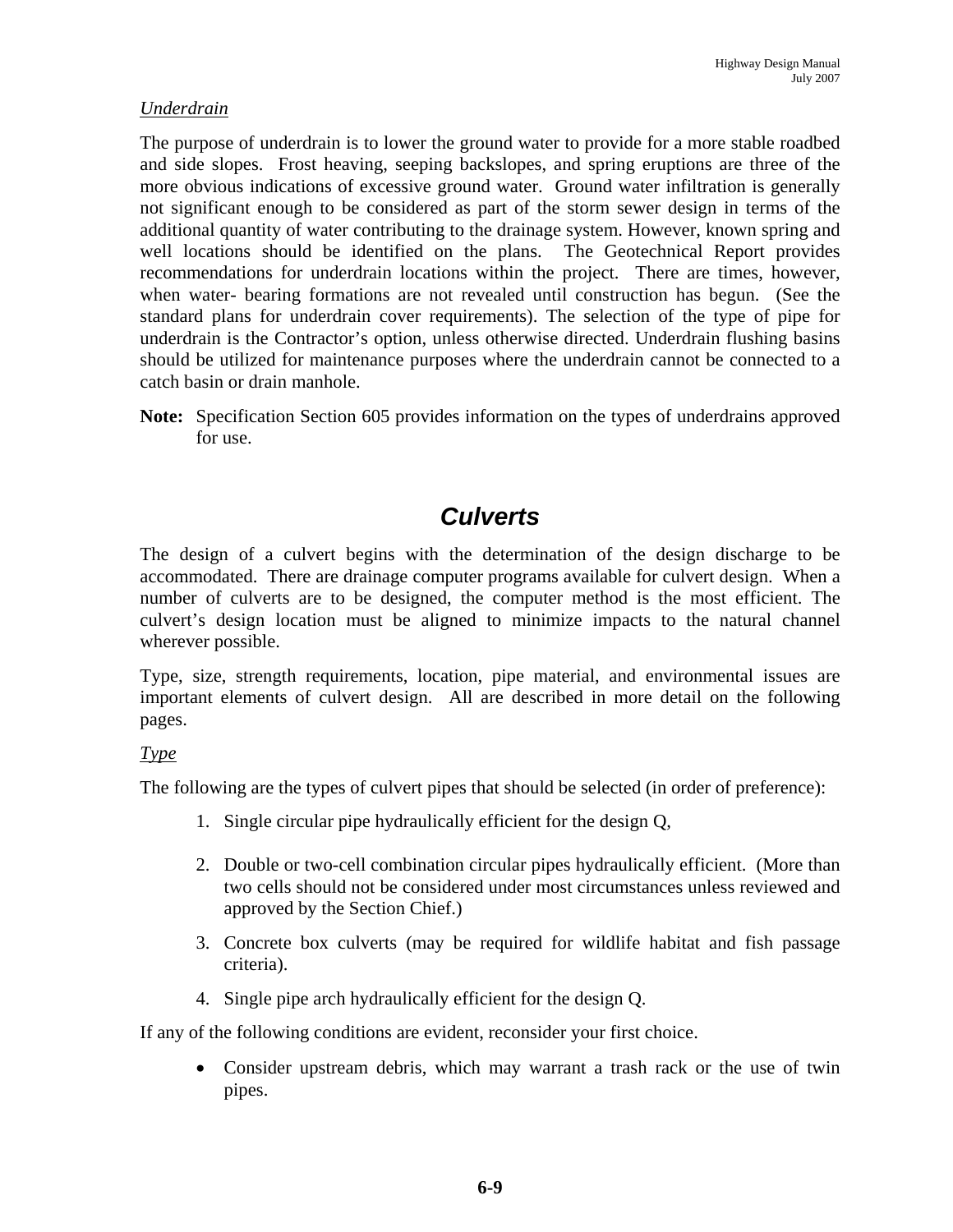- Corrosion potential due to the stream's pH level (if known).
- Deterioration potential of invert due to abrasive or impact bed loads.
- Consider bedding conditions, height of fill or lack of cover. If soil conditions are poor or for any reason disjointing might occur, an aluminized steel pipe with rigid fastened couplings may be the best option.
- Consider difficulty of construction, access, replacement, or temporary drainage needs.

Specification Sections 591 and 603 provide information on the types of culverts and storm sewer pipe approved for use.

#### *Strength Requirements*

Culverts must be designed for impact loads resulting from minimum cover conditions and for weight of embankment under high fill conditions. Where fill height is 20 ft (6.0 m) or greater, imperfect trench construction must be used as detailed in the Standard Specifications 603.3.6.

The width of the trench must never exceed that specified in the Standard Specifications since pipe load increases with wider trenches.

The Height-of-Cover Tables in the Drainage Manual contain information needed to designate the strength requirements for culverts under various heights of fill. The requirements are based principally on the size and shape of culverts, the amount of cover over the pipe and, in some instances, the class of bedding and type of backfill.

The Standard Specifications provide for two (2) methods of culvert bedding.

- Specification 603.3.2.1 Bedding for pipes less than 48 in (1200 mm) in diameter.
- Specification 603.3.2.2 Bedding for pipes 48 in (1200 mm) or more in diameter.

The standard bedding procedure for pipe in bedrock consists of bedding the pipe on a prepared layer of sand at a depth of 12 in (300 mm) and backfilled as defined in the Specifications with the material uniformly compacted.

Refer to Specification 603.3.2.1.1 for bedding for plastic pipe.

Additional information regarding structure excavation can be found under Specification Section 206 that also shows pay limits for culvert excavation.

#### *Location*

The most desirable hydraulic location is in line with the natural stream, but economically it should be as close to perpendicular to the road as possible.

Wherever possible, culvert installations should be designed to conform as closely as possible to natural drainage channels. The length of pipe should not be compromised. If a skewed alignment is needed to fit a natural watercourse (because relocation is not feasible), then, it should be used. The cost associated with stream relocation, erosion control or damage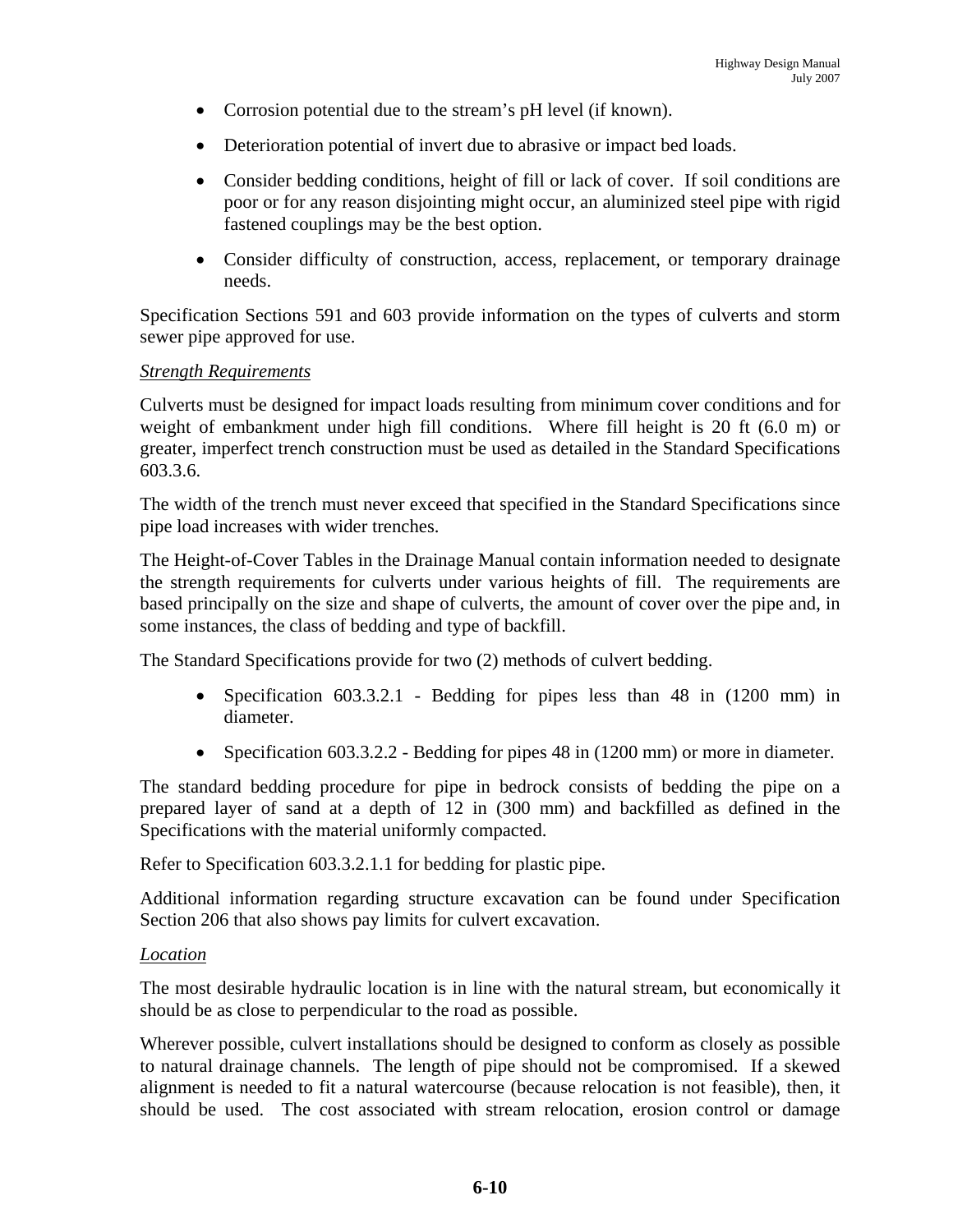caused by erosion, environmental effects and channel protection may be more of a construction cost than that of the additional length of pipe required for the skewed installation.

The degree of skew is measured as the angle between the pipe installation and a line perpendicular to the highway centerline. Skewed end structures (headwalls) should be used, matching the skew of the culvert as closely as possible.

The required length of perpendicular culverts is determined by measuring the plotted lengths from the cross sections. For skewed installations, plot the pipe ends on the cross sections matching the proposed side slopes. Transfer the end locations by station and offset to the plan, then scale the skewed length from the plan and adjust for slope as necessary.

The length of pipe culverts should be estimated and recorded to the nearest foot (0.1 meter).

#### *Environmental Issues*

The area adjacent to the culvert plays a key role in the design/selection of a culvert. The designer needs to be aware of issues such as impacting wetlands, disrupting plant and wildlife habitat, and providing adequate openings for fish passage. These issues normally are identified by the Bureau of Environment early in the design stage and should be coordinated accordingly.

Other considerations include maintaining water quality by preventing erosion and sedimentation downstream. The transport of phosphate-bearing sediments can be detrimental to the waterway. Phosphates can cause a significant increase in algae and other plants. This effect can potentially alter the ecology of the stream. Silt fences and turbidity barriers may be used during construction and should be accounted for in the design process. Turbidity barriers are often used to control sedimentation at drainage pipe outlets into water bodies that are upstream of a public water supply intake and/or that are recreational areas used by swimmers and boaters**.** The designer must also consider stone outlet protection and or velocity reduction to prevent downstream erosion and damage to property.

Outlet protection is a major concern in the culvert design process for water quality issues (high velocities will cause soil erosion and sediment/turbidity in the area downstream), and also for the protection of the surrounding soils and pavement structure. The need for protection will be determined by calculating the exit velocity and checking to ensure that it is lower than the permissible velocity for the composition of the streambed. If stone outlet protection is required, the amount and size of stone will be determined by the discharge, pipe size, and tailwater depth at the outlet.

Culvert inlet protection should also be considered to adequately protect the immediate area around the inlet of a pipe from scour, deterioration, and downstream sedimentation.

#### *Culvert End Treatments*

There are many types of culvert end treatments. Refer to the Standard Plans for details. It is particularly important that the end treatment does not become a hazard within the clear zone.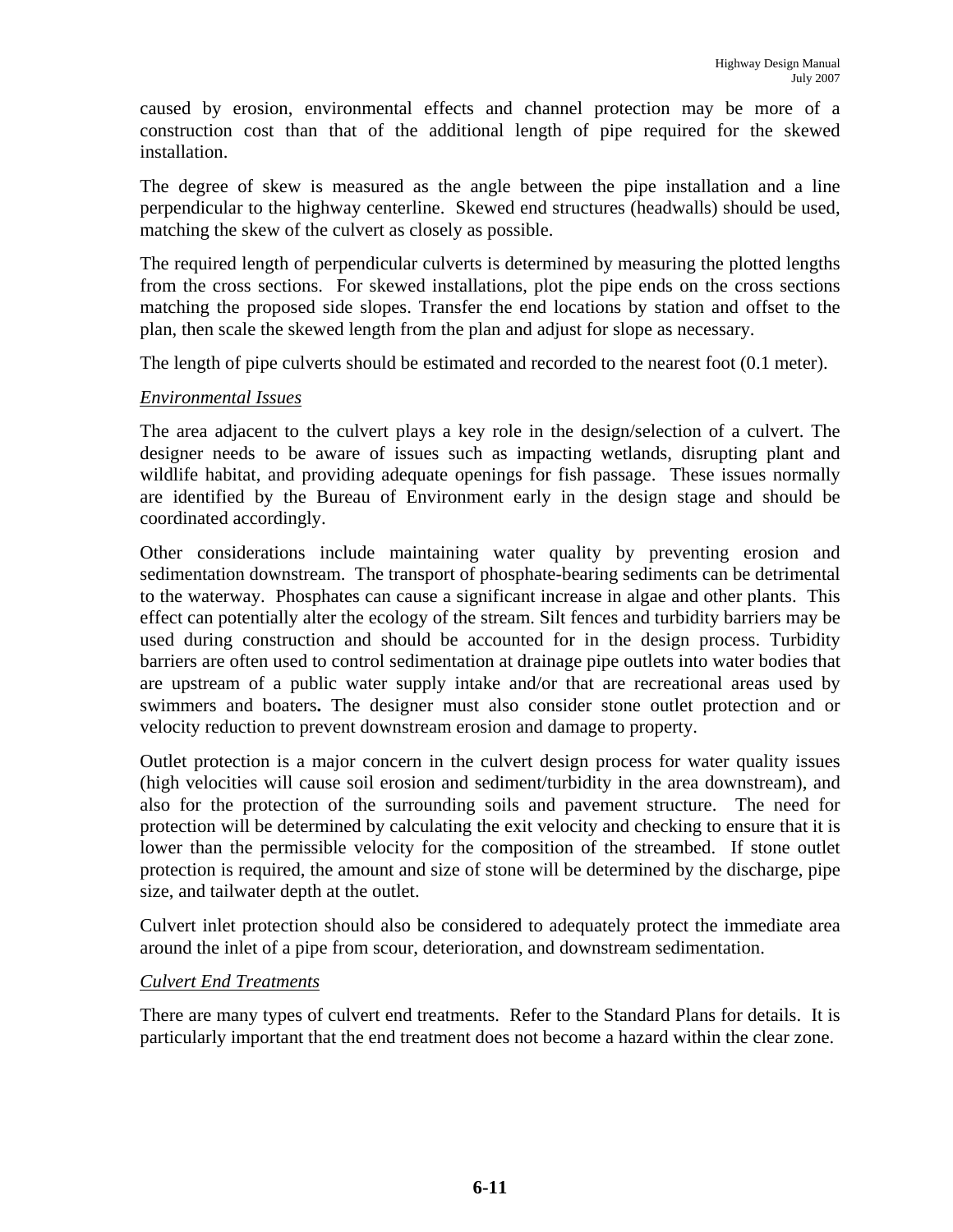#### *Pipe End Section vs. Header*

Culvert inlets at active waterways (year-round & seasonal streams/brooks) and those culvert outlets under outlet control (tailwater condition) must always have headers. End sections are typically used at culvert inlets/outlets when not operating under headwater or tailwater conditions.

Types of headers and application:

- Concrete headers:
	- − Submerged inlets or outlets
	- − Active waterways with the potential for ice build up.
	- − Salt water areas (special concrete, e.g., microsilica to be used to minimize concrete deterioration)
- Mortar Rubble Masonry (MRM) headers:
	- − Areas that are within Public view
	- − Areas within Historic Districts
	- − Areas where aesthetic appearance should be considered

Type of end sections and application:

- Concrete end section:
	- − Pipes that are no greater than 48 in (1200 mm) in diameter
	- − Areas that are within Public view
	- − Urban areas
	- − Areas with abnormally low pH
- Steel end sections:
	- − All steel pipes
	- − At concrete pipe outlets where a concrete end section or headwall is not used. When used on concrete pipes, the end section shall be sized one size greater than the pipe size (i.e. 15 in (375 mm) RCP pipe uses an 18 in (450 mm) steel end section).
- Aluminum end sections:
	- − All aluminum pipes (typically drive pipes & slope pipes which are the Contractor's option)
- Plastic end sections:
	- − Sized the same as steel end sections. Although HDPE (High Density Polyethylene) plastic end sections are available, the NHDOT has not used them extensively. With the onset use of plastic pipe, this practice may change, and plastic end sections may be approved for use. Plastic end sections should not be considered in locations that are subject to roadside mowing.

With regard to safety, end sections (24 in (600 mm) or smaller) along the slope are preferred because an errant vehicle can drive across them. Headers may constitute a hazard for the errant vehicle even if outside of the clear zone.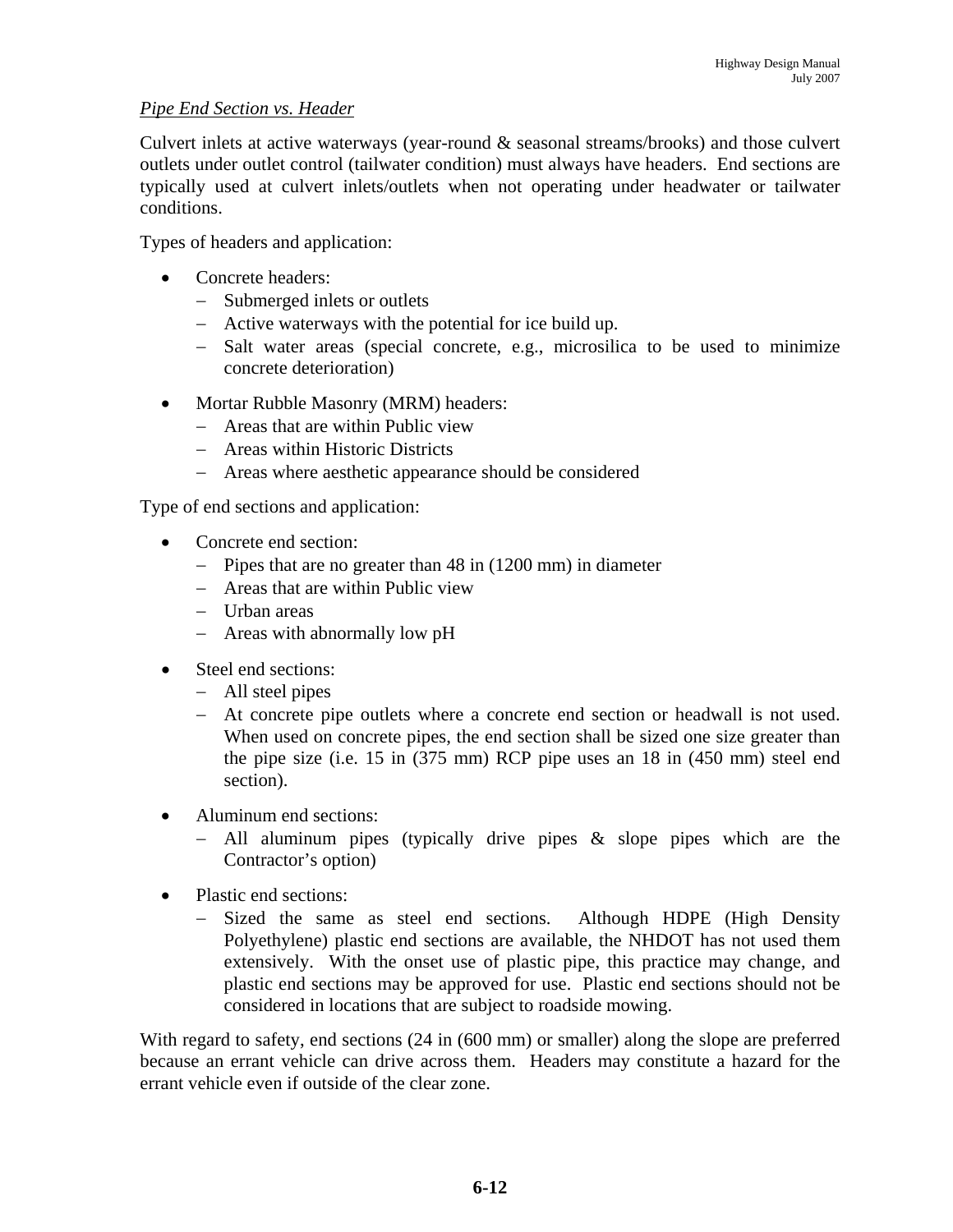#### *Remedial Pipe Treatments*

There are situations where, due to environmental, right of way, or physical constraints it is not considered practical to replace an existing pipe that has deteriorated. If the hydraulics allow, it may be possible to insert a structural liner that restores the integrity of the pipe without removing the existing pipe and avoiding many of the associated problems. Also, if hydraulic capacity is the issue but the structural integrity is adequate, then it may be possible to use a technique such as Insiitu Form ® to restore the hydraulic integrity. These are more expensive alternatives to normal drainage installation practices but are appropriate in specific situations.

#### *Improved Culvert Entrances*

In conditions of inlet control, improved entrance structures can increase efficiency and/or reduce the required culvert size. Improved entrance structures on existing culverts may increase the culvert capacity sufficiently to accommodate increased discharges from land-use development. This treatment is usually considered when the hydraulic conditions are appropriate, the culvert's structure requirements are not diminished, and it proves economically justified compared to culvert replacement.

Improvements at pipe and box culvert entrances include beveled entrance edges and specialdesign entrance structures. Hydraulic Engineering Circular No. 13, *Hydraulic Design of Improved Inlets for Culverts (7)*, shows design procedures.

When the culvert is operating under outlet control conditions (the culvert barrel restricts the flow) at design discharge, the culvert entrance improvements would be of no advantage. When the culvert is operating under inlet control conditions (the culvert opening permits less flow to enter the culvert than the barrel can carry), entrance improvements should be evaluated. Computer programs for designing improved entrance structures are available.

#### *Flow Control*

The control of flow is a major concern of the designer. With the considerations necessary for erosion and sediment control and impact to properties, the energy and volume of flow must be controlled to minimize the undesirable effects that would otherwise result.

The preferred area to control the flow is before it outlets the drainage system. Supercritical flows (high velocity, low depth) can be reduced to subcritical flow (low velocity, high depth) by forcing a hydraulic jump within the system. At low velocities, the runoff is not as likely to erode soil and any sediment present will be more likely to settle out than at higher velocities. Some methods by which this may be done is as follows:

- 1. Pipes with higher roughness coefficients;
- 2. Flat pipe grades;
- 3. Energy dissipation within the pipes;
- 4. Detention basins within the system to meter flow;
- 5. Elevation drops through drainage structures; and,
- 6. Increase pipe capacities within the system for use of flow regulators.

The above methods may not be practical in certain situations or may not have the ability to achieve the desired result. If so, flows can be controlled at the outlet by distributing runoff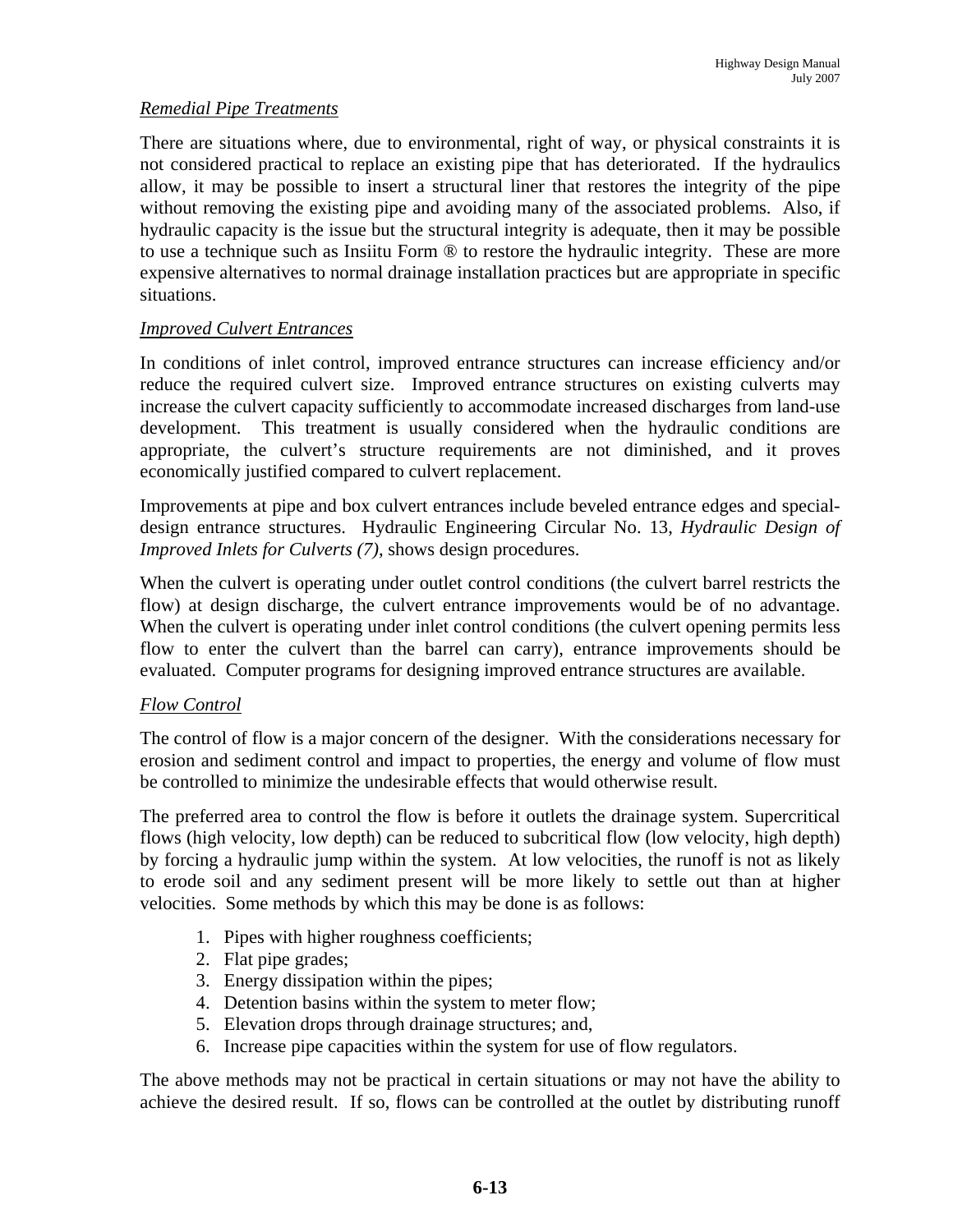over a wide area to reduce the velocity, using impact structures to physically block free discharge thereby creating an energy loss, or by forcing a hydraulic jump as described above. The following treatments at the outlet are options where slope and area are appropriate:

- 1. Outlet ditch protection such as stone lining;
- 2. Rip-rap basins;
- 3. Rigid boundary energy dissipators;
- 4. Baffle wall energy dissipators;
- 5. Stilling wells;
- 6. Sedimentation basins;
- 7. Detention/retention basins;
- 8. Level spreaders;
- 9. Treatment swales;
- 10. Stone check dams; and,
- 11. Outlet onto flat channel grades for increased tailwater.

# *Open Channels and Ditches*

Open watercourses 10 ft (3.0 m) or more in width are called "channels". If less than 10 ft (3.0 m) in width, they are called "ditches."

Highway ditches, concave (depressed) medians, gutters and relocated watercourses are treated as open channel flow for design purposes. The Bureau of Bridge Design is responsible for the design of channels in the vicinity of bridges. The Bureau of Highway Design is responsible for most other open channel design.

#### *Size and Shape*

Trapezoidal channels are usually the most economical.

Under average conditions, side slopes ranging from 2:1 to 3:1 are satisfactory. The side slope of a ditch contiguous with the roadway slope should be a continuation of the normal roadway slope. In areas where mowing will be necessary, the side slopes should be designed at a 4:1 slope or flatter.

#### *Capacity Computations*

In general, ditches or channels flowing to or from culverts are designed using the same storm frequency, velocity and depth of flow compatible with the culvert. Other (permanent) ditches are usually designed to accommodate a 10-year storm. Temporary ditches are designed to accommodate a 5-year storm. The designer should investigate potential damage from a greater storm for all ditches and channels.

#### *Alignment and Grade*

Changes in channel alignment should be gradual. The radius of horizontal curvature measured along the centerline of a channel should be at least 3 times the bottom width of a trapezoidal or rectangular channel. The minimum grade to be used is 0.25 percent.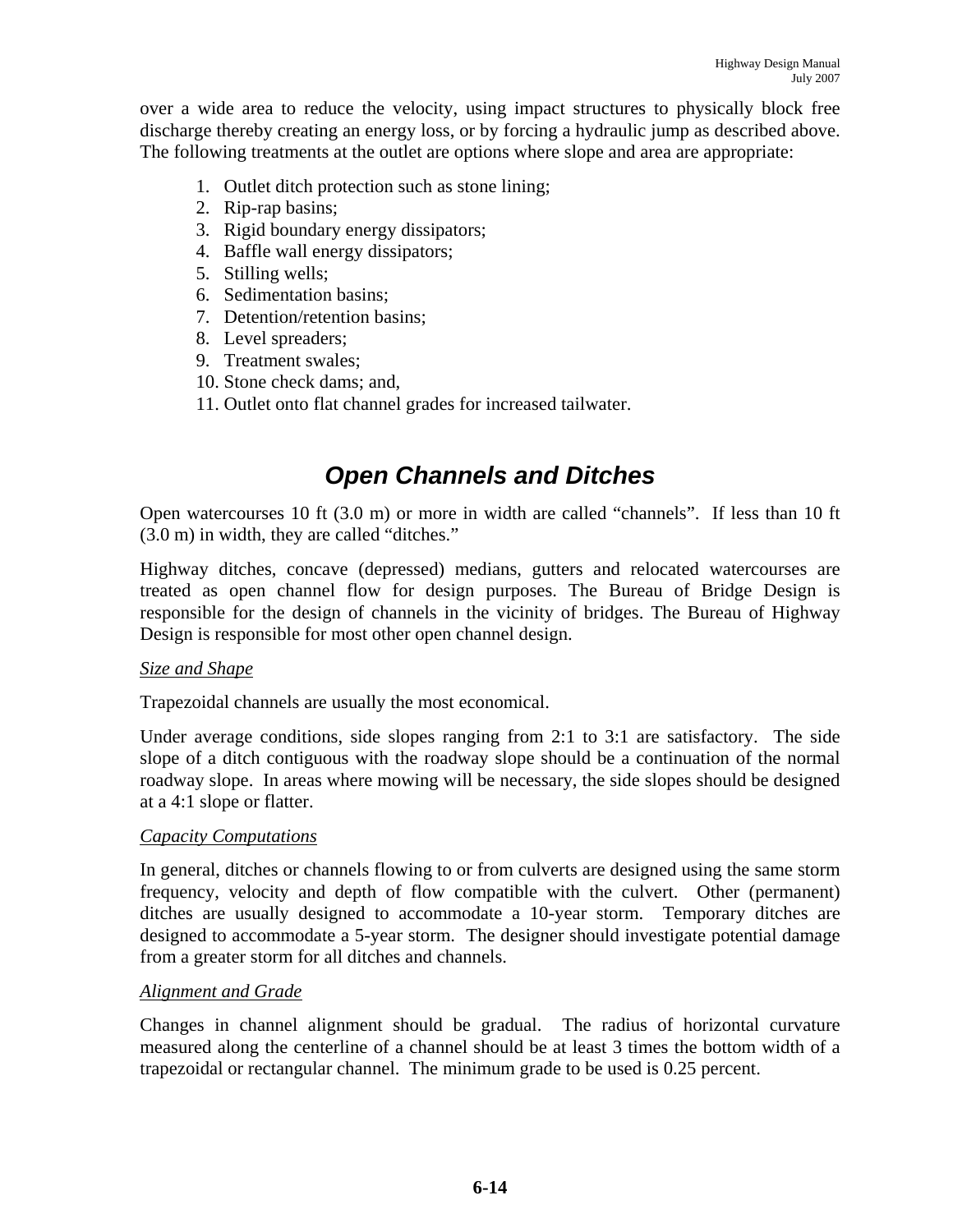When relocation of a stream becomes necessary, maintain the characteristics of the existing stream, i.e., grade, alignment, and roughness.

#### *Erosion Protection*

Channel protection may be required to prevent erosion and sediment deposition downstream. The need for ditch or channel protection will be determined by the velocity of flow. Depending on the type of ditch or channel bed, protection may be necessary when permissible velocities for the vegetation and underlying soils are exceeded.

Common practice for control is to use matting with hay mulch, stone lining with geotextile matting and, establishing a good stand of vegetation before much of the contributing site is cleared. Such measures provide slope protection where practices such as silt fence, hay bales, stone check dams, log check dams, and well-established, dense vegetation provide flow reduction and sediment filtering. These are only a few of the possibilities available for channel protection. More elaborate and costly protection may be required for higher velocities.

Refer to the Drainage Manual and other State/Federal manuals for Best Management Practices to determine the extent and type of protection to be used. Check the permissible velocity and roughness coefficient for the various types of protection.

#### *Median Drainage*

Adequate drainage, for medians between widely separated roadways in excess of 90 ft (27 m), is generally provided by culverts under the roadway. With narrow medians, it is usually necessary to provide intermittent catch basins, ideally located coincident with the culverts. However, separate median drain outlets should be included where needed.

Median drains must be placed at the low point of sag vertical curves. The reach in either direction is critical for sag inlets. Special care must be used to limit ponding.

#### *Median Drain Spacing*

For divided roadway sections with graded medians, median drains should be spaced to result in no greater than 12 in (300 mm) depth of flow for the 10-year rainfall. Although the median ditch may have a greater capacity on steeper grades, drain spacing distances should be coordinated with culverts.

### *Erosion Control*

Temporary and Permanent erosion and sediment control measures and their criteria are discussed in the Drainage Manual.

The designer should be familiar with the various Best Management Practices (BMP's) for temporary and permanent applications. Coordination with the Bureau of Construction is necessary to provide for the project's Storm Water Pollution Prevention Plan and Water Quality Protection. During the preliminary design stage, prior to the Public Hearing, BMP's and water quality issues need to be addressed so that adequate Right-of-Way is acquired to implement the BMP's for that site. Under the final design stage, permanent BMP's are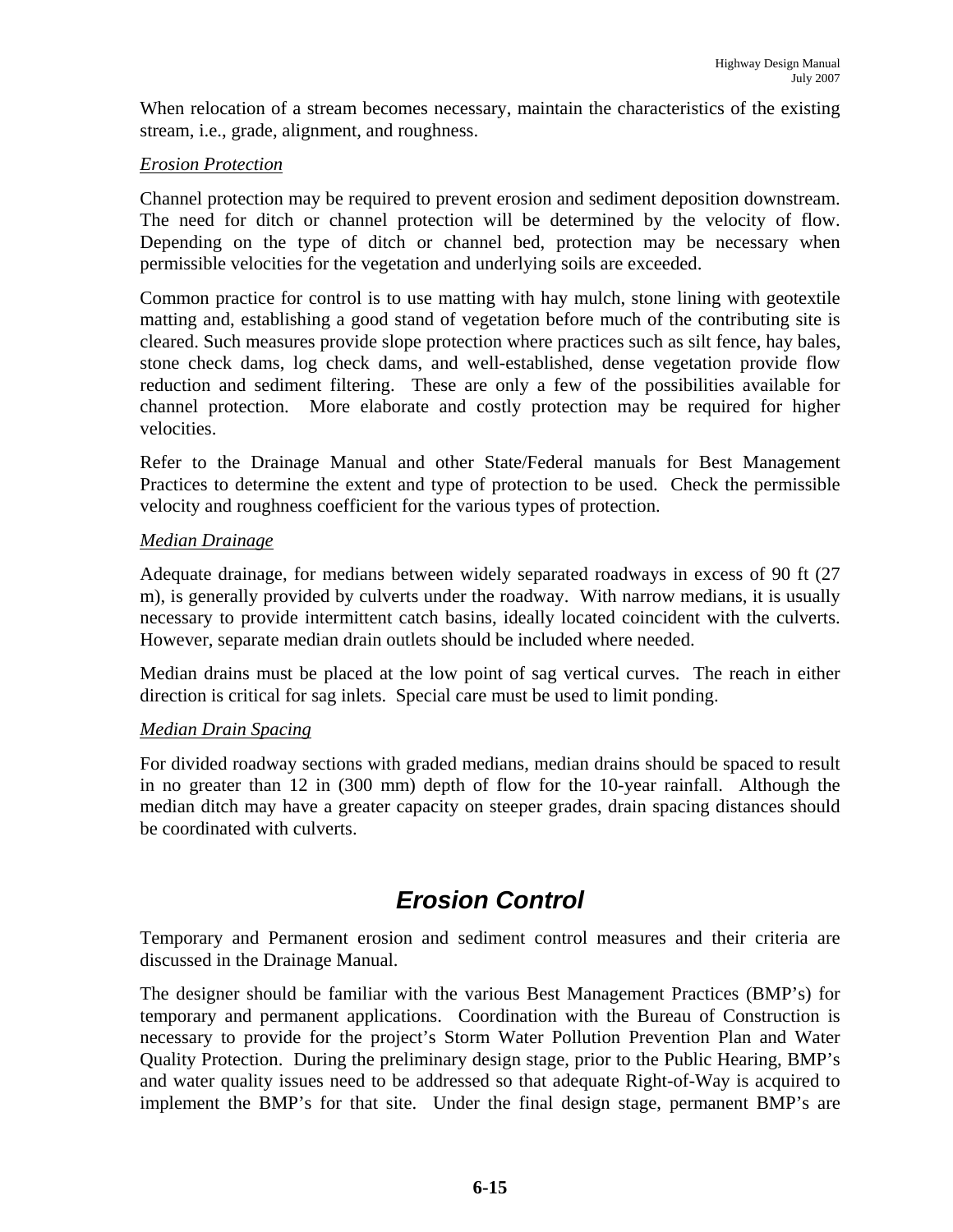shown on the plans, included in the estimate, and discussed in the Prosecution of Work. Temporary BMP's (during construction) are the responsibility of the Contractor and are covered in the contract under Item 645.7 – Storm Water Pollution Prevention Plan, Item 645.71 – Monitoring SWPPP and Erosion and Sediment Control, and Item 699 - Temporary Project Water Pollution Control. However, the designer must anticipate temporary BMP requirements, and whether items within the contract can address those needs for temporary erosion and sediment control use. The purpose of Items  $645.7 \& 645.71$  is to develop a Storm Water Pollution Prevention Plan for the project and implement a monitoring program during construction.

Items provided for use in implementing temporary and permanent BMP measures include the following:

Item. 585.3 - Stone Fill, Class C Item 593.1XX\* -Geotextile, Subsurface Drainage Item 593.2XX\* -Geotextile, Separation Item 593.3XX\* - Geotextile, Stabilization Item 645.11 - Mulch Item 645.2 - Matting for Erosion Control Item 645.21 – Slope Stabilization (2:1 or Flatter) Item 645.22 – Slope Stabilization (Steeper than 2:1) Item 645.23 – Channel Stabilization (Low Velocity) Item 645.24 – Channel Stabilization (High Velocity) Item 645.3 – Erosion Stone Item 645.51 - Hay Bales for Temporary Erosion Control Item 645.52 – Rye grass for Temporary Erosion Control Item 645.531 - Silt Fence Item(s)  $646.1 \& 646.11$  - Turf Establishment with Mulch Item 699. - Temporary Project Water Pollution Control

(\* XX denotes placeholders for the classification of the geotextile strength and structure, respectively)

### *Water Quality*

Preserving the quality of receiving waters for stormwater runoff is an increasingly important factor in drainage design. This is accomplished by trapping, or filtering, all non-point source pollution (contaminants that are washed across land and road surfaces by rain and snowmelt). A variety of BMP's have been developed to remove pollutants from runoff. Each has a different level of effectiveness for the site and type of pollutants present in the runoff. This section includes a list of some commonly used practices. The structural BMP's should be designed in accordance with NHDES guidelines for pollutant loading analyses.

*Vegetated filter strips* - vegetated panels on gradual to moderate slopes that treat sheet flow by reducing runoff velocity, thereby allowing the vegetative lining to remove contaminants from runoff. Naturally covered areas may be used if adequate and uniform vegetation is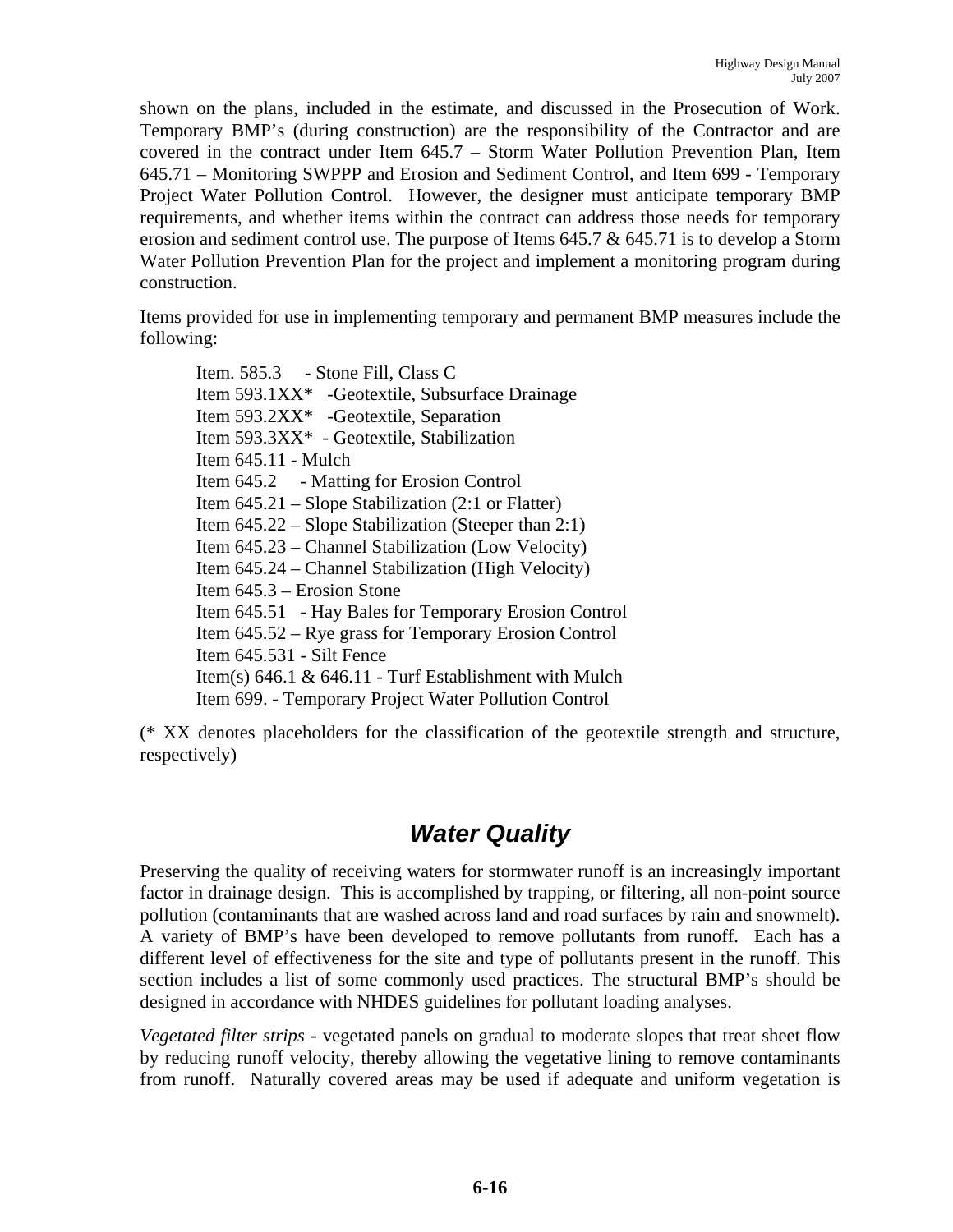present. Filter strips should be wide enough for thorough treatment and flow must be distributed equally to prevent runoff from concentrating and forming rills.

*Level spreaders* - flat (0% grade) outlet trenches (6 in (150 mm) deep) *(13)* that are constructed to change concentrated pipe or channel flow into sheet flow. The runoff is released over the lip of the spreader as a thin, evenly distributed layer onto an erosionresistant vegetated slope for treatment. The spreader is vegetated for erosion control purposes and treatment occurs when the flow exits the spreader.

*Sediment basins* – basins that are effective for settling material from stormwater runoff and releasing water at a controlled rate so not to cause disturbance to waterways downstream. Sediment basins are for temporary use during construction and require periodic cleaning (the sediment volume should never exceed one-half of the original storage volume). The sediment removed from the basin must not be discarded adjacent to a waterway or flood plain or where it will erode from the site.

Pollutant reduction is achieved by treating a prescribed amount of stormwater runoff commonly referred to as the "first flush" or the Water Quality Volume (WQV). The following Best Management Practices are used to address water quality treatment and pollutant removal.

*Wet Ponds (Stormwater ponds, Wet Retention Ponds, and Wet Extended Detention Ponds) -*  Ponds/ basins that are designed to have a permanent pool of standing water. The permanent pool prevents the re-suspension of sediments from previous storms. Treatment occurs through the settlement of particles and biological uptake of nutrients within the pond. Peak flow/ flood control is achieved by providing additional storage above the level of the permanent pool.

*Stormwater Wetlands* - Constructed wetlands are among the most effective treatment measures for removing pollutants. These wetlands are designed to replicate the water quality improvements of natural wetlands and also provide habitat and aesthetic benefits. Stormwater wetlands differ from stormwater ponds by incorporating wetland vegetation as a major treatment component. Constructed wetlands remove pollutants through sedimentation, adsorption, and filtration. There are several variations of the stormwater wetland (Shallow Marsh, Extended Detention Wetland, Pocket Wetlands) that differ in the relative amounts of shallow and deep pools within the system.

*Infiltration Measures (Infiltration Basin, Infiltration Trench, Permeable Pavement, Dry Wells)* - Practices designed to collect and infiltrate surface runoff into the soil. Infiltration measures have a high level of pollutant removal efficiency and also provide for groundwater recharge. The bottom of the basin/ trench should be a minimum of 3 ft (1.0 m) above the seasonal high water table/ bedrock to provide for adequate infiltration. The underlying soil should have a permeability rate between 0.15 in (4.0 mm) and 5.0 in (125 mm) per hour *(13)* (the design should incorporate a safety factor of 2 when applying the permeability rate). Infiltration measures should not be used in groundwater protection areas when collecting surface runoff from "high load" manufacturing and industrial areas.

*Filtering Practices* – These practices include surface filters, underground filters and submerged gravel wetlands that collect stormwater runoff and provide treatment through a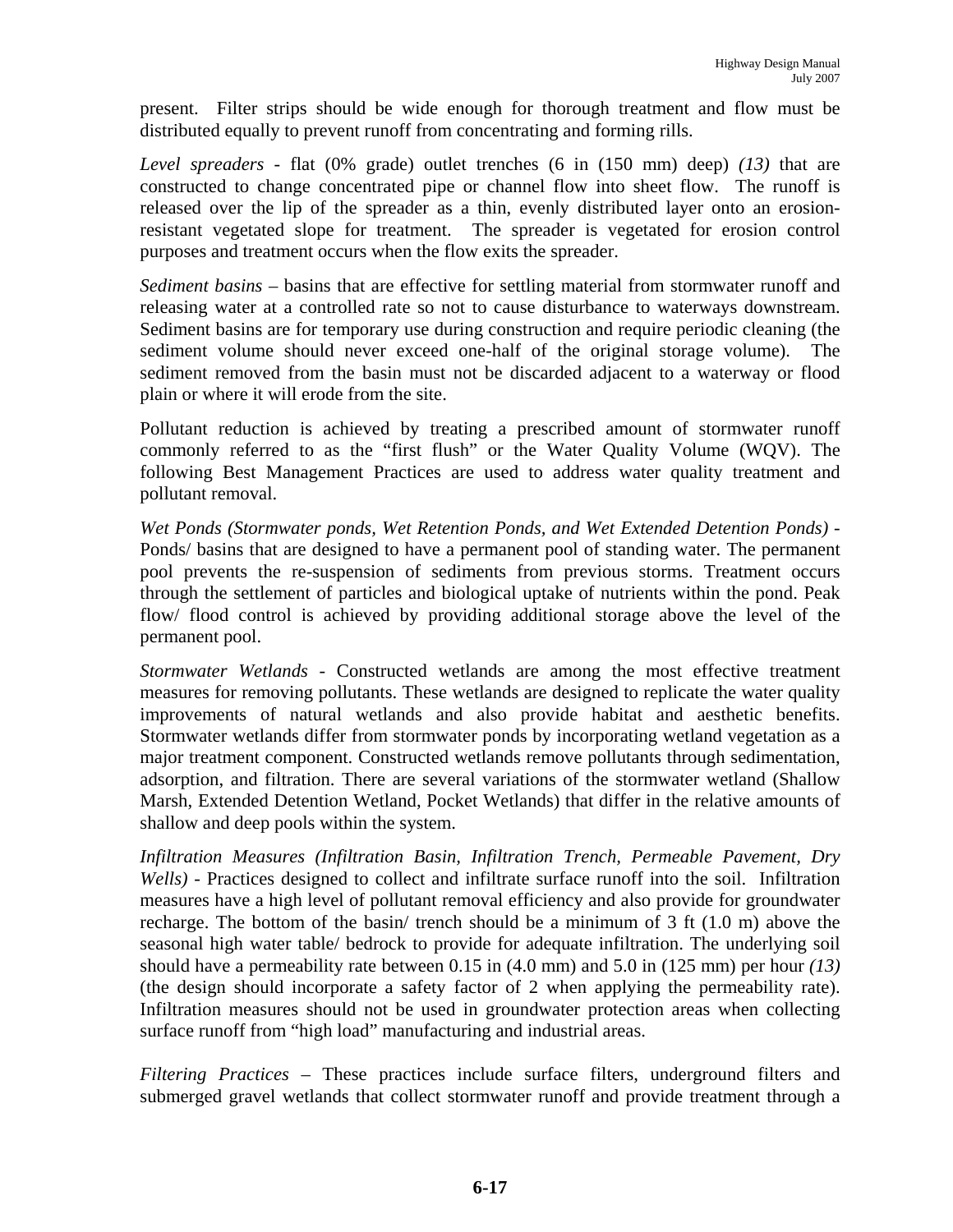filter media such as sand, organic material or crushed stone. The filtered stormwater is then returned to the drainage system or infiltrates into the surrounding soil. Filtering practices typically utilize a pretreatment or sediment chamber in advance of the filter bed to settle out solids and to minimize clogging.

*Vegetated treatment swales* – trapezoidal or parabolic channels that are constructed with dense vegetation for filtering out pollutants from runoff and increasing infiltration. Treatment swales are most effective when the vegetative lining and channel geometry (crosssection and slope**)** reduces the flow depth to a maximum of 4 in (100 mm) and results in a residence time of greater than 9 minutes at the water quality flow (peak flow rate associated with the water quality volume) *(13)***.** If this result can be accomplished by utilizing a naturally vegetated channel, the additional cost and impact of a constructed swale may not be necessary. This is especially important near a waterway, where fertilizer required for new vegetation can wash into the receiving water body as a pollutant. Selection of an appropriate Manning's roughness coefficient, or a vegetal retardance factor, is important in the design of treatment swales. This is directly related to the average length of vegetation and is used to calculate the flow velocity and capacity of the swale.

*Extended dry detention basins-* Basins that provide for first flush treatment through outlets designed to detain stormwater over a minimum period of time (24 hours) to allow for settlement of particles and associated pollutants. The basins may also be utilized for peak flow/flood control. Extended dry detention basins are not designed with a permanent pool of water and, as a result, do not provide for significant soluble pollutant removal. Alternative stormwater treatment practices should be evaluated if pollutant removal efficiency is a primary consideration.

The references listed at the end of this chapter provide more detailed information relative to the application and design of the previously described, and additional, BMP's. A variety of manufactured products have been created for additional water quality protection or can be used when land is not available for vegetated BMP's, or a basin for treatment is not practical. Such technologies include oil/water separators and detention/infiltration chambers.

All treatment techniques may require regular maintenance. No treatment alternative should be used in lieu of proper erosion control measures, i.e., stone outlet protection, energy dissipators, rip-rap basins, and good construction planning, but shall be implemented to achieve protection of the abutting natural waterways. Drainage outlets and land grading should divert flow so as not to overtax any treatment facility.

Selection of a BMP may be highly dependent upon breeding issues associated with nuisance insects (e.g. mosquitoes). Water quality measures that sustain a pool of standing water for a period exceeding 5 days *(10)* may not be an appropriate choice in urban locations.